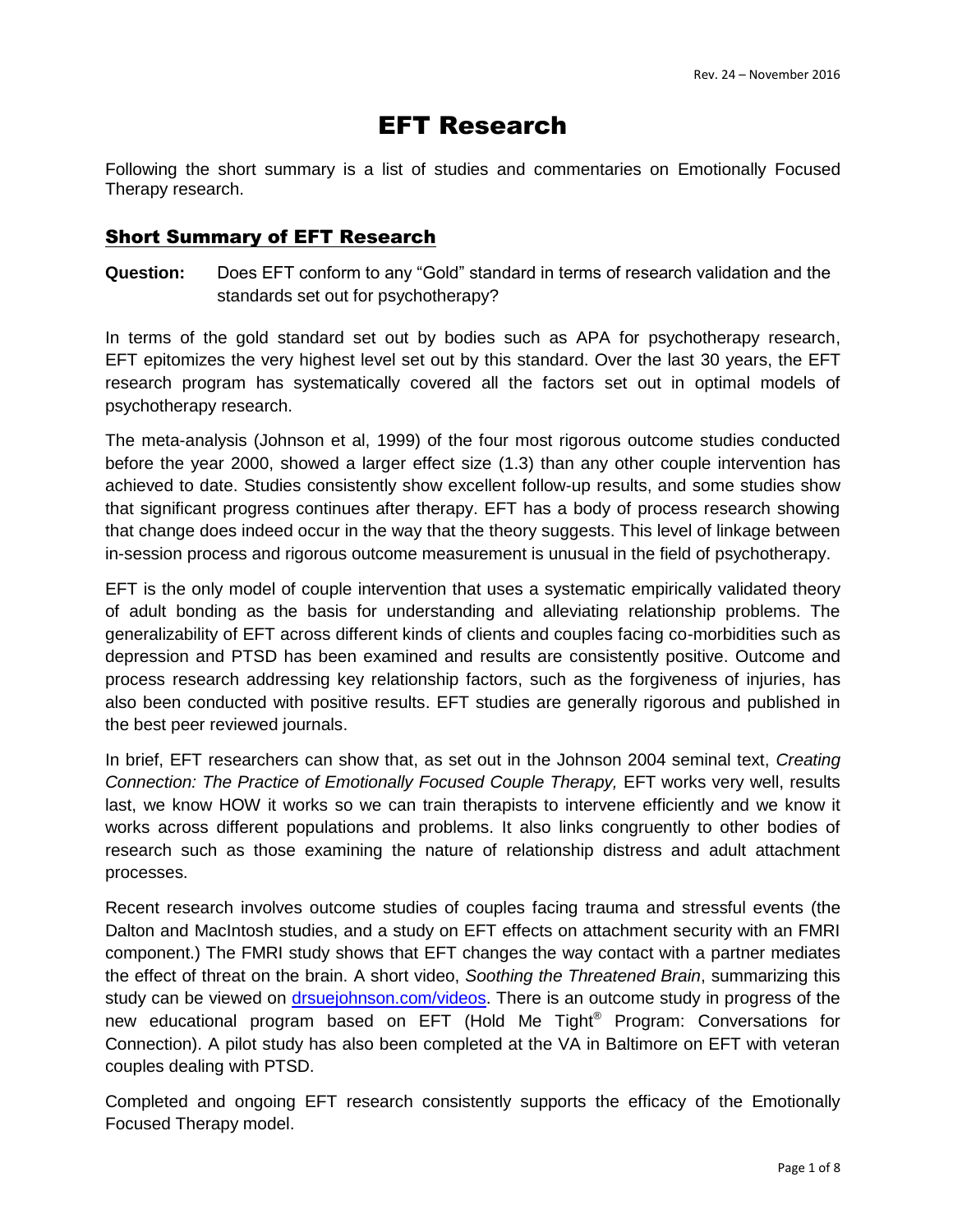### **Outcome Research**

- 1. Wiebe, S., Johnson, S. M., Burgess-Moser, M., Dalgleish, T., Lafontaine, M., & Tasca, G. (In press). "Two-year follow-up outcomes in Emotionally Focused Couple Therapy." *Journal of Marital and Family Therapy*.
- 2. [Burgess-Moser, M., Johnson, S. M., Dalgleish, T., Lafontaine, M., Wiebe, S., & Tasca, G. \(2015\).](http://onlinelibrary.wiley.com/doi/10.1111/jmft.12139/abstract) "Changes in relationship-specific attachment in Emotionally Focused Couple Therapy." *Journal of Marital and Family Therapy*, 42(2), 231-245.
- 3. Elliott, C., Wiebe, S. A., Johnson, S. M. & Tasca, G. A. (2015). "Attachment & sexual satisfaction in emotionally focused therapy for couples." ( Manuscript in preparation.)
- 4. [Dalgleish, T.L., Johnson, S.M., Burgess Moser, M., Lafontaine, M. F.,](http://onlinelibrary.wiley.com/doi/10.1111/jmft.12077/abstract) Wiebe, S.A. & Tasca, G.A. [\(2015\)](http://onlinelibrary.wiley.com/doi/10.1111/jmft.12077/abstract). "Predicting change in marital satisfaction throughout Emotionally Focused Couple Therapy." *Journal of Marital and Family Therapy,* 41(3), 276-291.
- 5. [Soleimani, A.A., Najafi, M., Ahmadi, Kh., Javidi, N., Hoseini Kamkar, E., & Mahboubi, M. \(2015\).](http://www.sid.ir/en/VEWSSID/J_pdf/107320150317.pdf) "The effectiveness of emotionally focused couples therapy on sexual satisfaction and marital adjustment of infertile couples with marital conflicts." *International Journal of Fertility and Sterility*, 9(3), 393-402.
- 6. Mehr, S.E., Bahrami, F., Karami, B., Mehr, Y.E., Hedayati, A.M., Ahmadi, S. & Rozeyan, A. (2014) "Studying the effect of emotion focused therapy on couples' attachment styles." *MAGNT Research Report*, Vol.2(5), 595-602.
- 7. [Ahmadi, F.S., Zarei, E. & Fallahchai, S.R. \(2014\)](http://www.jems.science-line.com/attachments/article/21/J.%20Educ.%20Manage.%20Stud.,%204(1)%20118-123%202014.pdf). "The Effectiveness of Emotionally-Focused Couple Therapy in Resolution of Marital Conflicts between the Couples Who Visited the Consultation Centers." *Journal of Education and Management Studies*, 4(1), 118-123.
- 8. [Soltani, M., Shairi, M.R., Roshan, R., & Rahimi, C. \(2014\)](http://www.ncbi.nlm.nih.gov/pmc/articles/PMC3901179/). "The Impact of Emotionally Focused Therapy on Emotional Distress in Infertile Couples." *International Journal of Fertility and Sterility*, 7(4): 337-344.
- 9. [Johnson, S.M., Burgess Moser, M., Beckes, L., Smith, A., Dalgleish, T., Halchuk, R., Hasselmo, K.,](http://journals.plos.org/plosone/article?id=10.1371/journal.pone.0079314)  [Greenman, P.S., Merali, Z. & Coan, J.A. \(2013\).](http://journals.plos.org/plosone/article?id=10.1371/journal.pone.0079314) "Soothing the threatened brain: Leveraging contact comfort with Emotionally Focused Therapy*.*" *PLOS ONE*, 8(11): e79314*.*
- 10. [Dalton, J., Greeman, P., Classen, C., & Johnson, S. M. \(2013\).](http://rebeccajorgensen.com/wp-content/uploads/2011/12/Dalton-Greenman-Classen-Johnson-2013-EFT-with-Trauma-Survivors.pdf) "Nurturing Connections in the Aftermath of Childhood Trauma: A randomized controlled trial of Emotionally Focused Couple Therapy (EFT) for Female Survivors of Childhood Abuse." *Couple and Family Psychology: Research and Practice,* Vol.2(3), 209-221.
- 11. [McLean, L.M., Walton, T., Rodin, G., Esplen, M.J., & Jones, J.M. \(2013\).](http://www.ncbi.nlm.nih.gov/pubmed/21919119) "A couple-based intervention for patients and caregivers facing end-stage cancer: outcomes of a randomized controlled trial." *Psycho-Oncology,* 22(1), 28-38.
- 12. [Soltani, M., Molazadeh, J., Mahmoodi, M., & Hosseini, S. \(2013\).](http://www.sciencedirect.com/science/article/pii/S1877042813013608) "A Study on the effectiveness of Emotionally Focused Couple Therapy on Intimacy of Couples." *Social and Behavioral Sciences*, Vol.82, 461-465.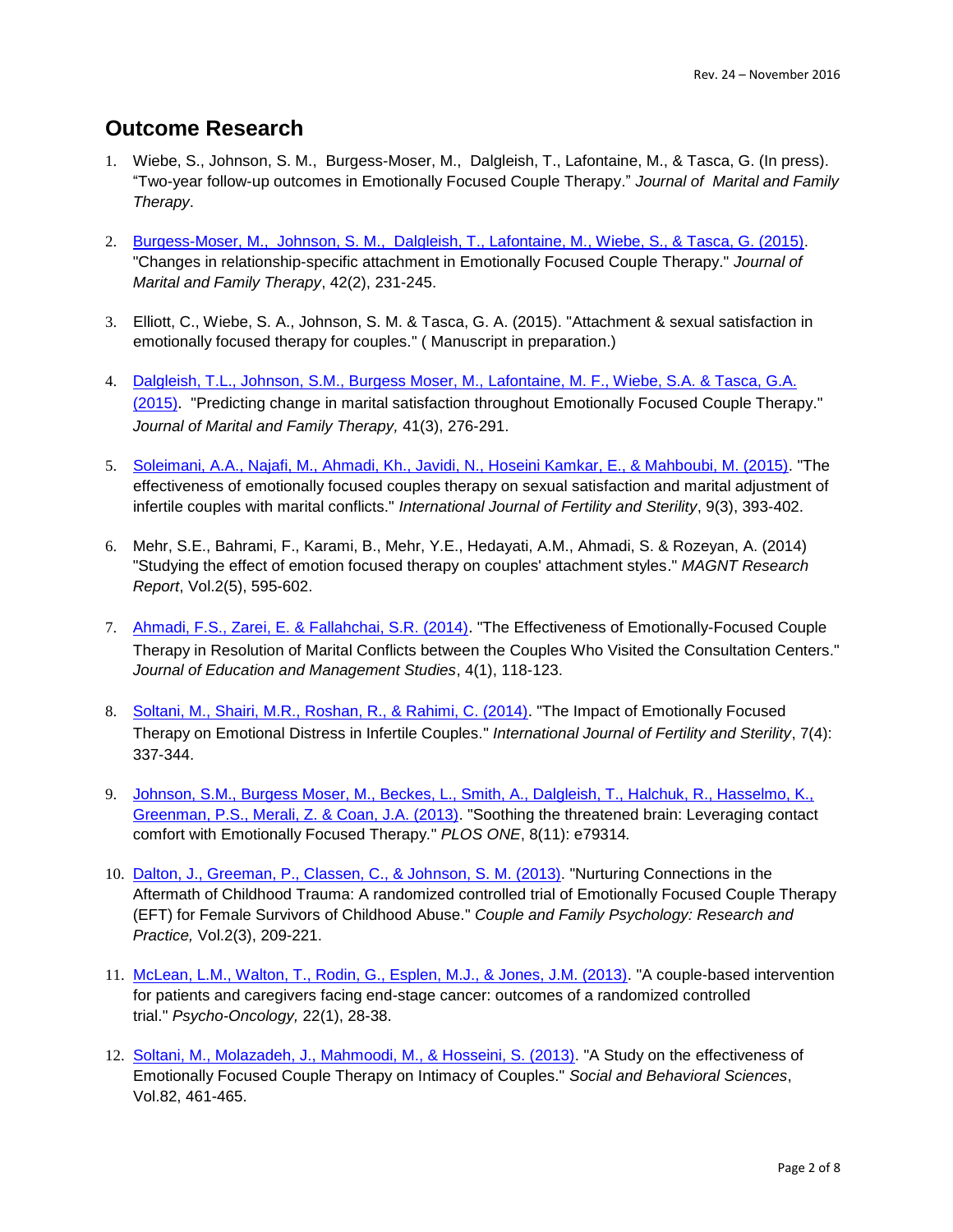- 13. [Denton, W.H., Wittenborn, A.K., & Golden, R.N. \(2012\).](http://www.ncbi.nlm.nih.gov/pubmed/22765322) "Augmenting antidepressant medication treatment of depressed women with emotionally focused therapy for couples: A randomized pilot study." *Journal of Marital and Family Therapy,* Vol.38, Supplement s1, 23-38.
- 14. [Halchuk, R., Makinen, J. &](http://www.tandfonline.com/doi/abs/10.1080/15332690903473069#.VtCJUI-cGM8) Johnson, S. M. (2010). "Resolving Attachment Injuries in Couples using Emotionally Focused Therapy: A 3 year follow-up." *Journal of Couple and Relationship Therapy,* 9, 31-47.
- 15. [Honarparvaran, N., Tabrizy, M., & Navabinejad, Sh. \(2010\).](https://www.researchgate.net/publication/267940710_The_Efficacy_of_Emotionally_Focused_Couple_Therapy_EFT-C_Training_with_Regard_to_Reducing_Sexual_Dissatisfaction_among_Couples) "The efficacy of emotionally focused couple therapy (EFT-C) training with regard to reducing sexual dissatisfaction among couples*.*" *European Journal of Scientific Research*, 43(4), 538-545.
- 16. [MacIntosh, H.B. & Johnson, S. \(2008\).](http://onlinelibrary.wiley.com/doi/10.1111/j.1752-0606.2008.00074.x/abstract) "Emotionally focused therapy for couples and childhood sexual abuse survivors." *Journal of Marital and Family Therapy*, 34(3), 298-315.
- 17. [Naaman, S., Johnson, S.M., & Radwan, K. \(2008\).](http://www.ruor.uottawa.ca/bitstream/10393/29526/1/NR41638.PDF) "Evaluation of the clinical efficacy of emotionally focused therapy on psychological adjustment of couples facing early breast cancer," (Doctoral Dissertation). School of Clinical Psychology, University of Ottawa, Canada.
- 18. [Couture-Lalande, M.-E., Greenman, P.S., Naaman, S. & Johnson, S.M. \(2007\)](https://www.researchgate.net/publication/225472532_La_therapie_de_couple_axee_sur_l%27emotion_EFT_pour_traiter_les_couples_dont_la_femme_a_le_cancer_du_sein_une_etude_exploratoire) "La thérapie de couple axée sur l'émotion (EFT) pour traiter les couples dont la femme a le cancer du sein: Une étude exploratoire / Emotionally focused therapy (EFT) for couples with a female partner who suffers from breast cancer: an exploratory study." *Psycho-Oncology*, 1(4), 257–264. (*Journal of the Psychological, Social and Behavioral Dimensions of Cancer*).
- 19. [Makinen, J. A. & Johnson, S. \(2006\).](https://www.researchgate.net/publication/6644242_Resolving_attachment_injuries_in_couples_using_EFT_Steps_toward_forgiveness_and_reconciliation) "Resolving Attachment Injuries in Couples using EFT: Steps Toward Forgiveness and Reconciliation." *Journal of Consulting and Clinical Psychology*. 74(6), 1055-1064.
- 20. [Dessaulles, A., Johnson, S. M. & Denton, W. \(2003\).](http://www.tandfonline.com/doi/abs/10.1080/01926180390232266?journalCode=uaft20#.VtCN5o-cGM8) "Emotion Focused Therapy for Couples in the Treatment of Depression: A Pilot Study." *American Journal of Family Therapy,* 31(5), 345-353.
- 21. [Clothier, P., Manion, I., Gordon-Walker, J. & Johnson, S. M. \(2002\).](http://onlinelibrary.wiley.com/doi/10.1111/j.1752-0606.2002.tb00364.x/abstract) "Emotionally Focused Interventions for Couples with Chronically Ill Children: A two year follow-up." *Journal of Marital and Family Therapy*, 28(4), 391-398.
- 22. [Denton, W., Burleson, B., Clark, T., Rodriguez, C. & Hobbs, B. \(2000\).](http://onlinelibrary.wiley.com/doi/10.1111/j.1752-0606.2000.tb00277.x/abstract) "A Randomized Trial of Emotionally Focused Therapy for Couples in a Training Clinic." *Journal of Marital and Family Therapy,* 26(1), 65-78.
- 23. [Johnson, S., Hunsley, J., Greenberg, L. & Schindler, D. \(1999\).](http://onlinelibrary.wiley.com/doi/10.1093/clipsy.6.1.67/abstract) "Emotionally Focused Couples Therapy: Status & challenges (A meta-analysis)." *Journal of Clinical Psychology: Science and Practice,* 6(1), 67-79. *NOTE: Also listed under Meta-Analyses*
- 24. [Johnson, S., Maddeaux, C. & Blouin, J. \(1998\).](http://www.relationshipinstitute.com.au/files/resources/1998p_Emotionally_Focused_Family_Therapy_for_Bulimia_Changing_Attachment_Patterns..pdf) "Emotionally Focused Family Therapy for Bulimia: Changing Attachment Patterns." *Psychotherapy: Theory, Research & Practice*, 35(2), 238-247.
- 25. [Gordon-Walker, J., Johnson, S., Manion, I. & Cloutier, P. \(1996\).](http://www.ncbi.nlm.nih.gov/pubmed/8916632) "Emotionally Focused Marital Intervention for Couples with Chronically Ill Children." *Journal of Consulting and Clinical Psychology,* 64(5), 1029-1036.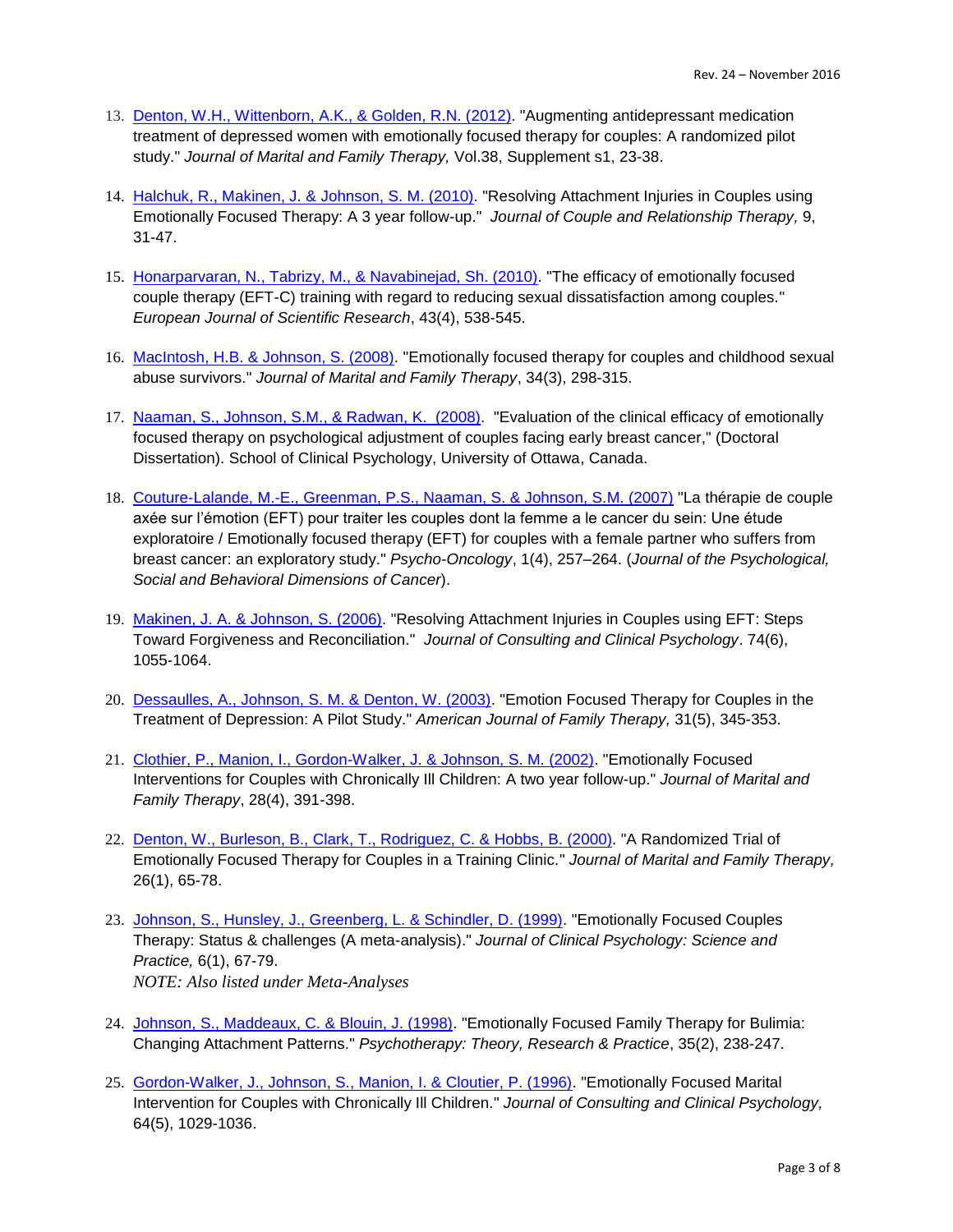- 26. [McPhee, D., Johnson, S.M. & van der Veer, M.C. \(1995\).](http://www.tandfonline.com/doi/abs/10.1080/00926239508404396) "Low sexual desire in women: The effects of marital therapy." *Journal of Sex and Marital Therapy*, 21(3), 159-182.
- 27. [Dandeneau, M. & Johnson, S. \(1994\).](http://onlinelibrary.wiley.com/doi/10.1111/j.1752-0606.1994.tb01008.x/abstract) "Facilitating Intimacy: Interventions and Effects." *Journal of Marital and Family Therapy,* 20(1), 17-33.
- 28. [Goldman, A. & Greenberg, L. \(1992\).](http://www.ncbi.nlm.nih.gov/pubmed/1460158) "Comparison of Integrated Systemic and Emotionally Focused Approaches to Couples Therapy." *Journal of Consulting and Clinical Psychology*, 60(6), 962-969.
- 29. [James, P. \(1991\).](http://onlinelibrary.wiley.com/doi/10.1111/j.1752-0606.1991.tb00894.x/abstract) "Effects of a Communication Training Component Added to an Emotionally Focused Couples Therapy." *Journal of Marital and Family Therapy*, 17(3), 263-275.
- 30. [Johnson, S. & Greenberg, L. \(1985\).](http://onlinelibrary.wiley.com/doi/10.1111/j.1752-0606.1985.tb00624.x/abstract) "Emotionally Focused Couples Therapy: An Outcome Study." *Journal of Marital and Family Therapy*, 11(3), 313-317.
- 31. [Johnson, S. & Greenberg, L. \(1985\)](http://psycnet.apa.org/?&fa=main.doiLanding&doi=10.1037/0022-006X.53.2.175). "The Differential Effects of Experiential and Problem Solving Interventions in Resolving Marital Conflict." *Journal of Consulting & Clinical Psychology*, 53, 175-184. (EFT, CBT and controls tested.)

#### **Process & Predictors Research**

- 1. Wiebe, S., Johnson, S. M., Burgess-Moser, M., Dalgleish, T., Lafontaine, M., & Tasca, G. (In Press). "Predictors of follow-up outcomes in Emotionally Focused Couple Therapy." *Journal of Marital and Family Therapy*.
- 2. [Dalgleish, T.L., Johnson, S. M., Burgess Moser, M., Wiebe, S.A. & Tasca, G.A. \(2015\).](http://onlinelibrary.wiley.com/doi/10.1111/jmft.12101/abstract) "Predicting Key Change Events in Emotionally Focused Couple Therapy." *Journal of Marital and Family Therapy*, 41(3), 260-275.
- 3. [Sandberg, J.G., Brown, A.P., Schade, L.C., Novak, J.R., Denton, W.H. & Holt-Lundstad, J. \(2015\).](https://www.researchgate.net/publication/277975056_Measuring_Fidelity_in_Emotionally_Focused_Couples_Therapy_EFT_A_Pilot_Test_of_the_EFT_Therapist_Fidelity_Scale) "Measuring Fidelity in Emotionally Focused Couples Therapy (EFT): A Pilot Test of the EFT Therapist Fidelity Scale." *The American Journal of Family Therapy,* 43(3), 251-268.
- 4. Schade, L.C., Sandberg, J.G., Bradford, A., [Harper, J.M., Holt-Lunstad, J. & Miller, R.B. \(2015\)](http://onlinelibrary.wiley.com/doi/10.1111/jmft.12076/abstract) "A Longitudinal View of the Association Between Therapist Warmth and Couples' In-Session Process: An Observational Pilot Study of Emotionally Focused Couples Therapy." *Journal of Marital and Family Therapy,* 41(3), 292-307.
- 5. [McRae, T.R., Dalgleish, T.L., Johnson, S.M., Burgess-Moser, M., & Killian, K.D. \(2014\).](http://www.tandfonline.com/doi/abs/10.1080/15332691.2013.836046) "Emotion Regulation and Key Change Events in Emotionally Focused Couple Therapy." *Journal of Couple & Relationship Therapy*, 13(1), 1-24.
- 6. [Greenman, P., & Johnson, S. \(2013\).](http://onlinelibrary.wiley.com/doi/10.1111/famp.12015/abstract) "Process Research on EFT for Couples: Linking Theory to Practice." *Family Process, Special Issue on Couple Therapy*, 52(1), 46-61.
- 7. [Zuccarini, D.J., Johnson, S.M., Dalgleish, T. & Makinen, J. \(2013\).](http://onlinelibrary.wiley.com/doi/10.1111/j.1752-0606.2012.00287.x/abstract) "Forgiveness and reconciliation in Emotionally Focused Therapy for Couples: The Client Change Process and Therapist Interventions." *Journal of Marriage and Family Therapy*, 39(2), 148-162.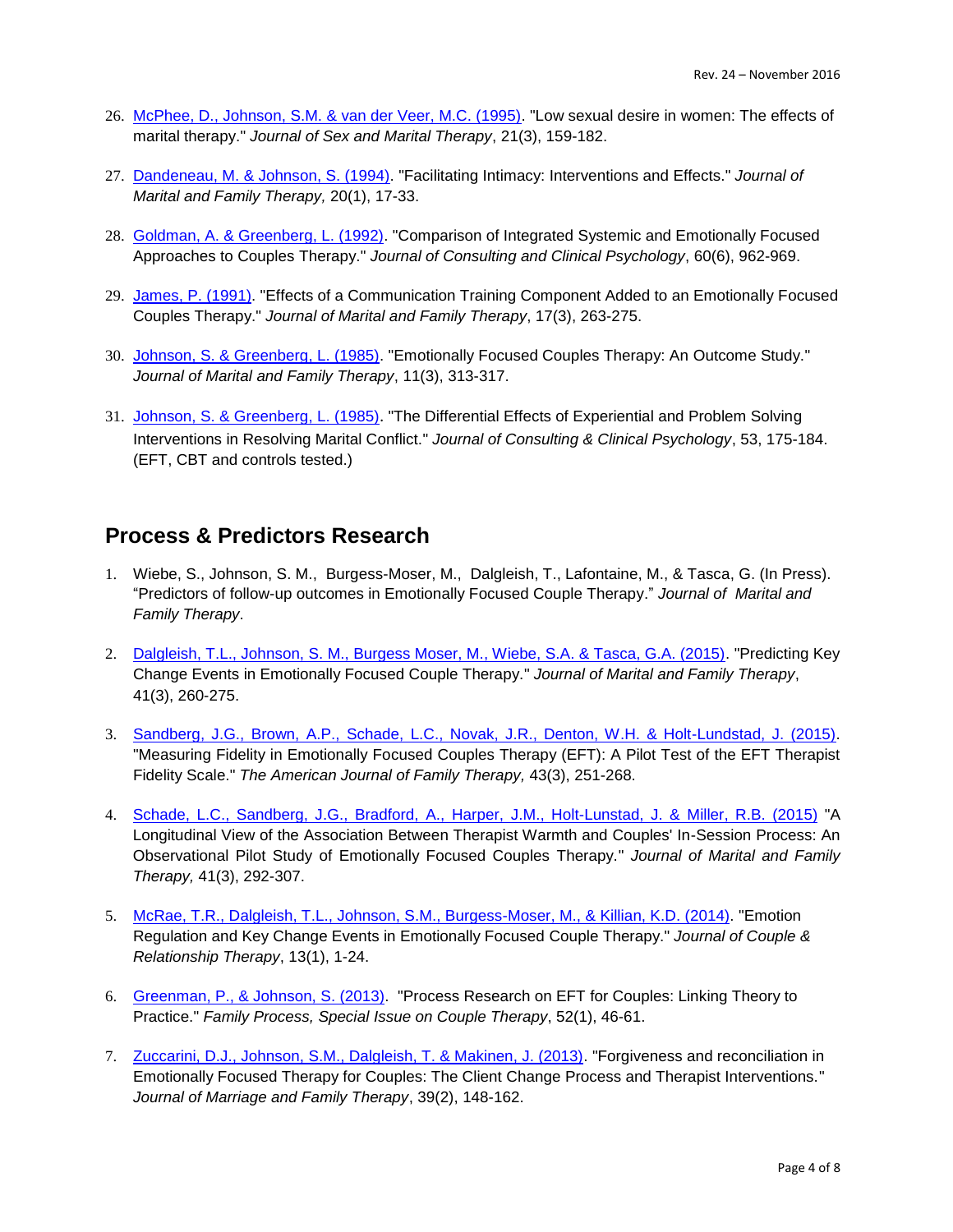- 8. [Swank, Lauren E. & Wittenborn, Andrea K. \(2013\)](http://www.tandfonline.com/doi/abs/10.1080/01926187.2012.726595?journalCode=uaft20) "Repairing Alliance Ruptures in Emotionally [Focused Couple Therapy: A Preliminary Task Analysis"](http://www.tandfonline.com/doi/full/10.1080/01926187.2012.726595#abstract). *[The American Journal of Family Therapy](http://www.tandfonline.com/toc/uaft20/current)*, 41(5), 389-402.
- 9. [Furrow, J.L., Edwards, S.A., Choi, Y., & Bradley, B. \(2012\).](http://www.ncbi.nlm.nih.gov/pubmed/22765323) "Therapist presence in emotionally focused couple therapy blamer softening events: promoting change through emotional experience." *Journal of Marital and Family Therapy,* Vol.38, Supplement s1, 39-49.
- 10. [Wittenborn, A.K. \(2012\).](http://onlinelibrary.wiley.com/doi/10.1111/j.1752-0606.2012.00290.x/abstract) "Exploring the Influence of the Attachment Organizations of Novice Therapists on their Delivery of Emotionally Focused Therapy for Couples." *Journal of Marital and Family Therapy,* Vol.38, Supplement s1, 50-62.
- 11. [Denton, W., Johnson, S.](http://www.ncbi.nlm.nih.gov/pubmed/20052311) & Burleson, B. (2009). "Emotion-Focused Therapy-Therapist Fidelity Scale (EFT-TFS): Conceptual Development and Content Validity." *Journal of Couple and Relationship Therapy*, 8(3), 226-246.
- 12. [Bradley, B. & Furrow, J. L. \(2004\).](http://onlinelibrary.wiley.com/doi/10.1111/j.1752-0606.2004.tb01236.x/abstract) "Toward a Mini-theory of the Blamer Softening Event: Tracking the Moment-by-Moment Process." *Journal of Marital and Family Therapy*, 30(2), 233- 246.
- 13. [Talitman, E. & Johnson, S. \(1997\).](http://onlinelibrary.wiley.com/doi/10.1111/j.1752-0606.1997.tb00239.x/abstract) "Predictors of Success in Emotionally Focused Marital Therapy." *Journal of Marital & Family Therapy*, 23(2), 135-152. *It is interesting to note that in this study, couples continued to significantly improve from the end of therapy to follow-up.*
- 14. [Greenberg, L.S., Ford, C., Alden, L. & Johnson, S.M. \(1993\).](https://www.researchgate.net/publication/14749422_In-session_change_in_Emotionally_focused_Therapy) "In-session change in emotionally focused therapy for couples." *Journal of Consulting and Clinical Psychology*, 61(1), 78-84.
- 15. Johnson, S.M. [& Greenberg, L. S. \(1988\)](http://onlinelibrary.wiley.com/doi/10.1111/j.1752-0606.1988.tb00733.x/abstract;jsessionid=B70B61F0EF40610DC3C5F0C397402A98.f01t04?systemMessage=Wiley+Online+Library+will+be+unavailable+on+Saturday+27th+February+from+09%3A00-14%3A00+GMT+%2F+04%3A00-09%3A00+). "Relating Process to Outcome in Marital Therapy." *Journal of Marital and Family Therapy*, 14, 175-183.

#### **Reviews of EFT Research / Commentaries**

- 1. [Wiebe, S.A., & Johnson, S.M. \(2016\).](http://onlinelibrary.wiley.com/doi/10.1111/famp.12229/abstract;jsessionid=FDD0D384959612B2213DC6BA9395634A.f02t04) "A Review of the Research in Emotionally Focused Therapy for Couples." *Family Process*, 55(3), 390-407.
- 2. [Johnson, S. and Greenman, P. \(2013\).](http://onlinelibrary.wiley.com/doi/10.1111/jmft.12035/abstract) "Commentary: Of Course It Is All About Attachment!" *Journal of Marital and Family Therapy*, 39(4), 421-423.
- 3. [Priest, Jacob B. \(2013\).](http://www.tandfonline.com/doi/abs/10.1080/15332691.2013.749763?journalCode=wcrt20) "Emotionally Focused Therapy as Treatment for Couples With Generalized Anxiety Disorder and Relationship Distress." *Journal of Couple & Relationship Therapy: Innovations in Clinical and Educational Interventions*, 12(1), 22-37.
- 4. [Fitzgerald, J., & Thomas, J. \(2012\).](http://link.springer.com/article/10.1007/s10591-012-9184-8) "A report: Couples with medical conditions, attachment theoretical perspectives and evidence for Emotionally-focused Couples Therapy*.*" *Journal of Contemporary Family Therapy*, Vol. 34(2), 277-281.
- 5. [Johnson, S.M., & Wittenborn, A.K. \(2012\).](http://onlinelibrary.wiley.com/doi/10.1111/j.1752-0606.2012.00292.x/abstract) "New research findings on emotionally focused therapy: Introduction to special section." *Journal of Marital and Family Therapy,* 38, Supplement s1, 18-22.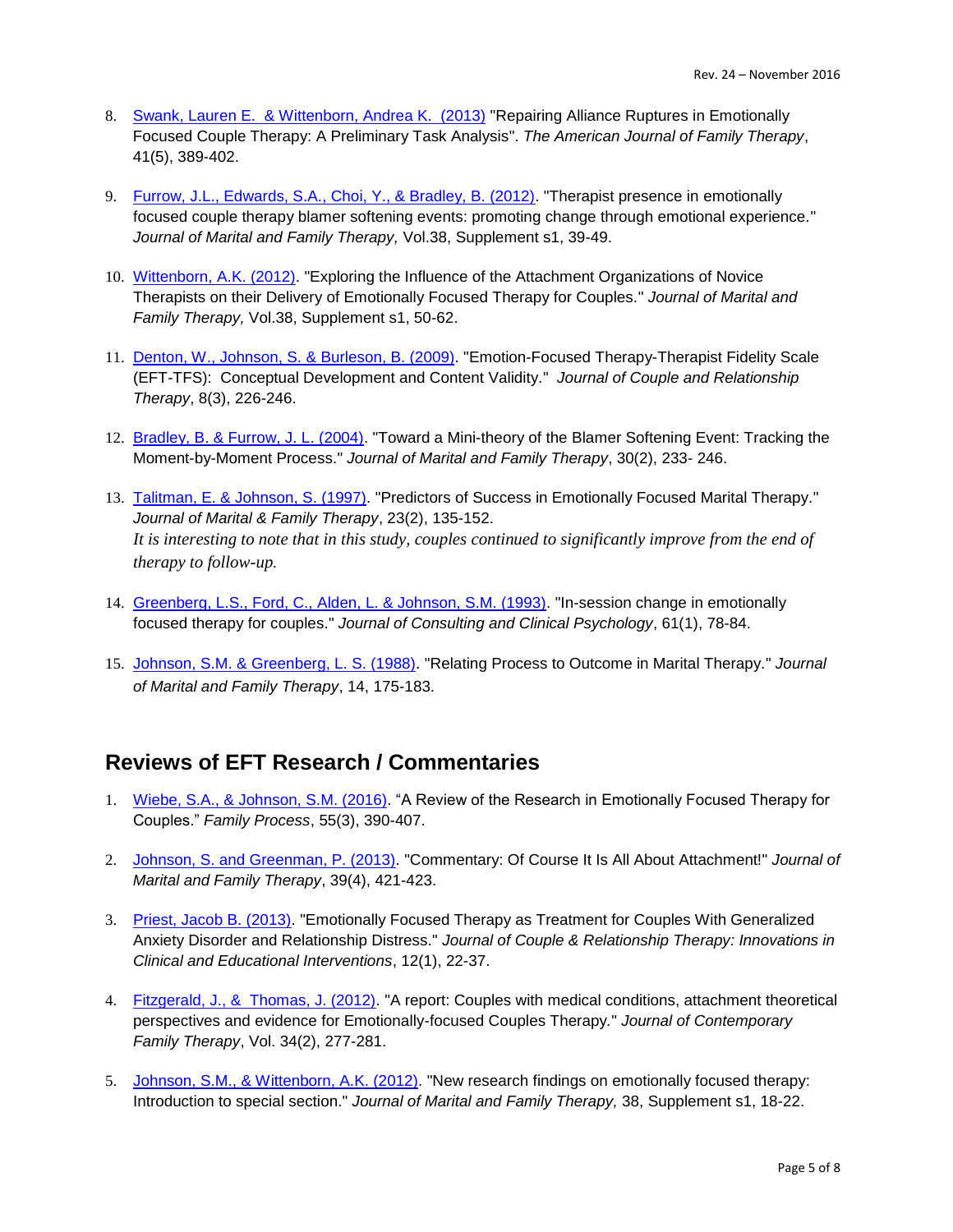- 6. [Lebow, J.L., Chambers, A.L., Christensen, A., & Johnson, S.M. \(2012\).](http://onlinelibrary.wiley.com/doi/10.1111/j.1752-0606.2011.00249.x/abstract) "Research on the Treatment of Couple Distress." *Journal of Marital and Family Therapy*, 38(1), 145-168.
- 7. [Furrow, J.L, & Bradley, B.](http://www.amazon.com/The-Emotionally-Focused-Casebook-Directions-ebook/dp/B00545DFS0) (2011). "Emotionally Focused Couple Therapy: Making the Case for Effective Couple Therapy." In J. Furrow, B. Bradley & S. Johnson (Eds.), *The Emotionally Focused Casebook,* pp. 3-30. New York: Brunner Routledge.
- 8. Weissman, N., Batten, S.V., Dixon, L., Pasillas, R.M., Potts, W., Decker, M. & Brown, C.H. (2011). The Effectiveness of Emotionally Focused Couples Therapy (EFT) with Veterans with PTSD. Poster presented at the Veterans Affairs National Annual Conference: Improving Veterans Mental Health Care for the 21st Century, Baltimore, MD.
- 9. [Johnson, S. M. \(2008\).](http://www.amazon.ca/Author-Handbook-Attachment-Research-Applications/dp/B004VG269W/ref=sr_1_1?ie=UTF8&qid=1456526661&sr=8-1&keywords=Handbook+of+attachment%3A+Theory%2C+research+and+clinical+applications%2C+2nd+Edition) "Couple and family therapy: An attachment perspective." In J. Cassidy & P. Shaver (Eds.), *Handbook of attachment: Theory, research and clinical applications, 2nd Edition*, pp. 811-832. New York: Guilford Press.
- 10. [Johnson, S.M.](http://link.springer.com/article/10.1007/s10879-006-9034-9/fulltext.html) (2007). "The Contribution of Emotionally Focused Couples Therapy." *Special Edition of the Journal of Contemporary Psychology: Humanistic Psychology*, 37(1), 47-52.
- 11. [Johnson, S.M. \(2007\).](http://guilfordjournals.com/doi/abs/10.1521/jsyt.2007.26.4.5?journalCode=jsyt&) "A new era for couple therapy: Theory, research and practice in concert." *Journal of Systemic Therapies*, 26(4), 5-16.
- 12. [Caldwell, B. E., Woolley, S. R., & Caldwell, C. J. \(2007\).](http://onlinelibrary.wiley.com/doi/10.1111/j.1752-0606.2007.00038.x/abstract) "Preliminary estimates of cost-effectiveness for marital therapy." *Journal of Marital and Family Therapy,* 33(3), 392-405.
- 13. [Johnson, S.M. \(2003\).](http://www.amazon.com/gp/product/1583913254?keywords=Handbook%20of%20Family%20Therapy%3A%20The%20science%20and%20practice%20of%20working%20with%20families%20and%20couples&qid=1456527313&ref_=sr_1_1&sr=8-1) "Emotionally focused couples therapy: Empiricism and art." In T. Sexton, G. Weeks, & M. Robbins (Eds.), *Handbook of Family Therapy: The science and practice of working with families and couples*, pp. 303-322. New York, NY: Brunner/Routledge.
- 14. [Johnson, S. M. \(2003\).](http://onlinelibrary.wiley.com/doi/10.1111/j.1752-0606.2003.tb01213.x/abstract) "The revolution in couples therapy: A practitioner-scientist perspective." *Journal of Marital and Family Therapy*, 29(3), 365-385.
- 15. [Johnson, S.M. \(2003\).](http://www.amazon.com/Textbook-Family-Couples-Therapy-Applications/dp/0880485183/ref=sr_1_6?ie=UTF8&qid=1456527485&sr=8-6&keywords=Textbook+of+Family+and+Marital+Therapy) "Couples therapy research: Status and directions." In G.P. Sholevar (Ed.), *Textbook of Family and Couples Therapy: Clinical Applications*, pp. 797-820. Arlington, VA: American Psychiatric Publishing Inc. (APPI).
- 16. [Johnson, S.M. \(2002\).](http://www.amazon.com/Effectiveness-Research-Marriage-Family-Therapy/dp/1931846081/ref=sr_1_1?ie=UTF8&qid=1456530020&sr=8-1&keywords=Effectiveness+Research+in+Marriage+and+Family+Therapy) "Marital problems." In D. Sprenkle (Ed.), *Effectiveness Research in Marriage and Family Therapy*, pp. 163-192. Alexandria, VA.: American Association for Marriage and Family Therapy (AAMFT).
- 17. [Johnson, S.M. & Lebow, J. \(2000\).](http://onlinelibrary.wiley.com/doi/10.1111/j.1752-0606.2000.tb00273.x/abstract) "The coming of age of couple therapy: A decade review." *Journal of Marital and Family Therapy*, 26(1), 23-38.
- 18. [Baucom, D., Shoham, V., Mueser, K., Daiuto, A. & Stickle, T. \(1998\).](https://www.researchgate.net/publication/13742940_Empirically_Supported_Couple_and_Family_Interventions_for_Marital_Distress_and_Adult_Mental_Health_Problems) "Empirically Supported Couple and Family Interventions for Marital Distress and Adult Mental Health Problems." *Journal of Consulting & Clinical Psychology*, 66(1), 53-88.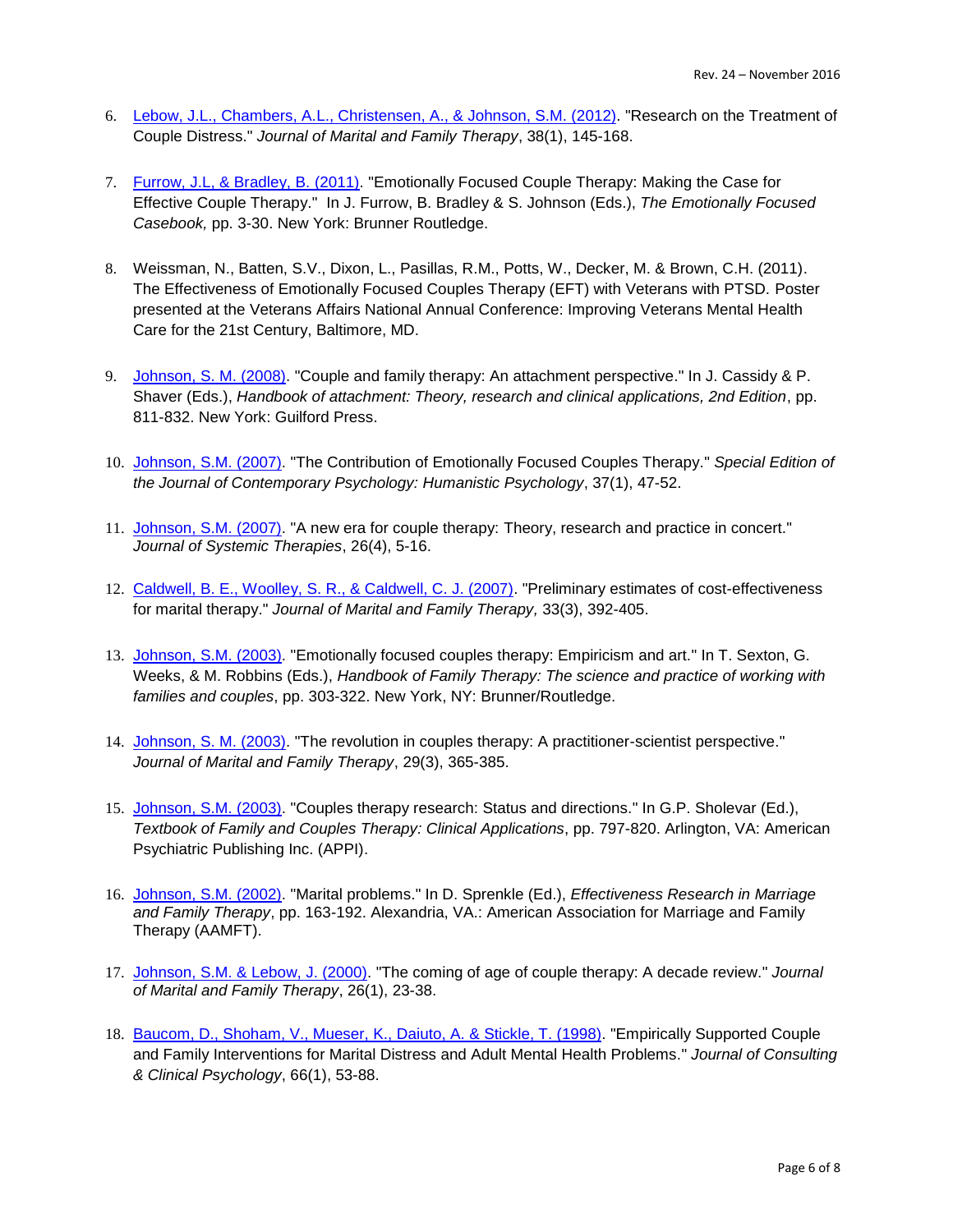#### **Meta-Analyses**

- 1. [Wood, N. D., Crane, D. R., Schaalje, G. B., & Law, D. D. \(2005\).](https://russcrane.byu.edu/Documents/Marital%20Therapy%20Research/2005_What_Works_for_Whom.pdf) "What works for whom: A metaanalytic review of marital and couples therapy in reference to marital distress." *The American Journal of Family Therapy,* 33(4), 273-287. *NOTE: Refers to EFT*
- *2.* [Johnson, S., Hunsley, J., Greenberg, L. & Schindler, D. \(1999\).](http://onlinelibrary.wiley.com/doi/10.1093/clipsy.6.1.67/abstract) "Emotionally Focused Couples Therapy: Status & challenges (A meta-analysis)." *Journal of Clinical Psychology: Science and Practice,* 6, 67-79. *NOTE: Also listed under Outcome Research*
- 3. [Dunn, R.T. & Schwebel, A.I. \(1995\).](http://homepage.psy.utexas.edu/HomePage/Class/Psy394Q/Behavior%20Therapy%20Class/Assigned%20Readings/Relationship%20Discord/Dunn95.pdf) "Meta-analytic review of marital therapy outcome research." *Journal of Family Psychology*, 9(1), 58-68.

## **Research on EFT Training / Learning EFT**

- 1. [Sandberg, J.G., Knestel, A., & Cluff Schade, L. \(2013\).](http://www.tandfonline.com/doi/abs/10.1080/15332691.2013.750076) "From Head to Heart : A Report on Clinicians' Perceptions of the Impact of Learning Emotionally Focused Couple Therapy on Their Personal and Professional Lives." *Journal of Couple & Relationship Therapy*, 12(1), 38-57.
- 2. [Sandberg, J.G. \(2011\).](http://onlinelibrary.wiley.com/doi/10.1111/j.1752-0606.2011.00251.x/full) "Introduction to the Special Section on Learning Emotionally Focused Couples Therapy." *Journal of Marital & Family Therapy*, 37(4), 377-379*.*
- 3. [Montagno, M., Svatovic, M. & Levenson, H. \(2011\).](http://onlinelibrary.wiley.com/doi/10.1111/j.1752-0606.2011.00250.x/abstract) "Short-Term and Long-Term Effects of Training in Emotionally Focused Couple Therapy: Professional and Personal Aspects." *Journal of Marital & Family Therapy,* 37(4), 380-392*.*
- 4. [Sandberg, J.G. & Knestel, A. \(2011\).](http://onlinelibrary.wiley.com/doi/10.1111/j.1752-0606.2011.00254.x/abstract) "The Experience of Learning Emotionally Focused Couples Therapy." *Journal of Marital & Family Therapy,* 37(4), 393-410*.*
- 5. [Palmer-Olsen, L., Gold, L.L. & Woolley, S.R. \(2011\).](http://onlinelibrary.wiley.com/doi/10.1111/j.1752-0606.2011.00253.x/abstract) "Supervising Emotionally Focused Therapists: A Systematic Research-Based Model." *Journal of Marital & Family Therapy,* 37(4), 411-426*.*

#### **Miscellaneous**

- 1. [Sandberg, Jonathan G., Busby, Dean M., Johnson, Susan M.,](http://onlinelibrary.wiley.com/doi/10.1111/j.1545-5300.2012.01422.x/abstract) & Yoshida, Keitaro (2012). "The Brief Accessibility, Responsiveness, and Engagement (BARE) Scale: A Tool for Measuring Attachment Behavior in Couple Relationships." *Family Process*, 51(4), 512-526.
- 2. [Caron, A., Lafontaine, M.-F., Bureau, J.-F., Levesque, C., & Johnson, S.M.](http://socialsciences.uottawa.ca/care/sites/socialsciences.uottawa.ca.care/files/2012-15515-001.pdf) (2012). "Comparisons of attachment in close relationships: An evaluation of relationship quality and attachment to parents, friends, and romantic partners in young adults." *Canadian Journal of Behavioural Science*, 44, 245-256.